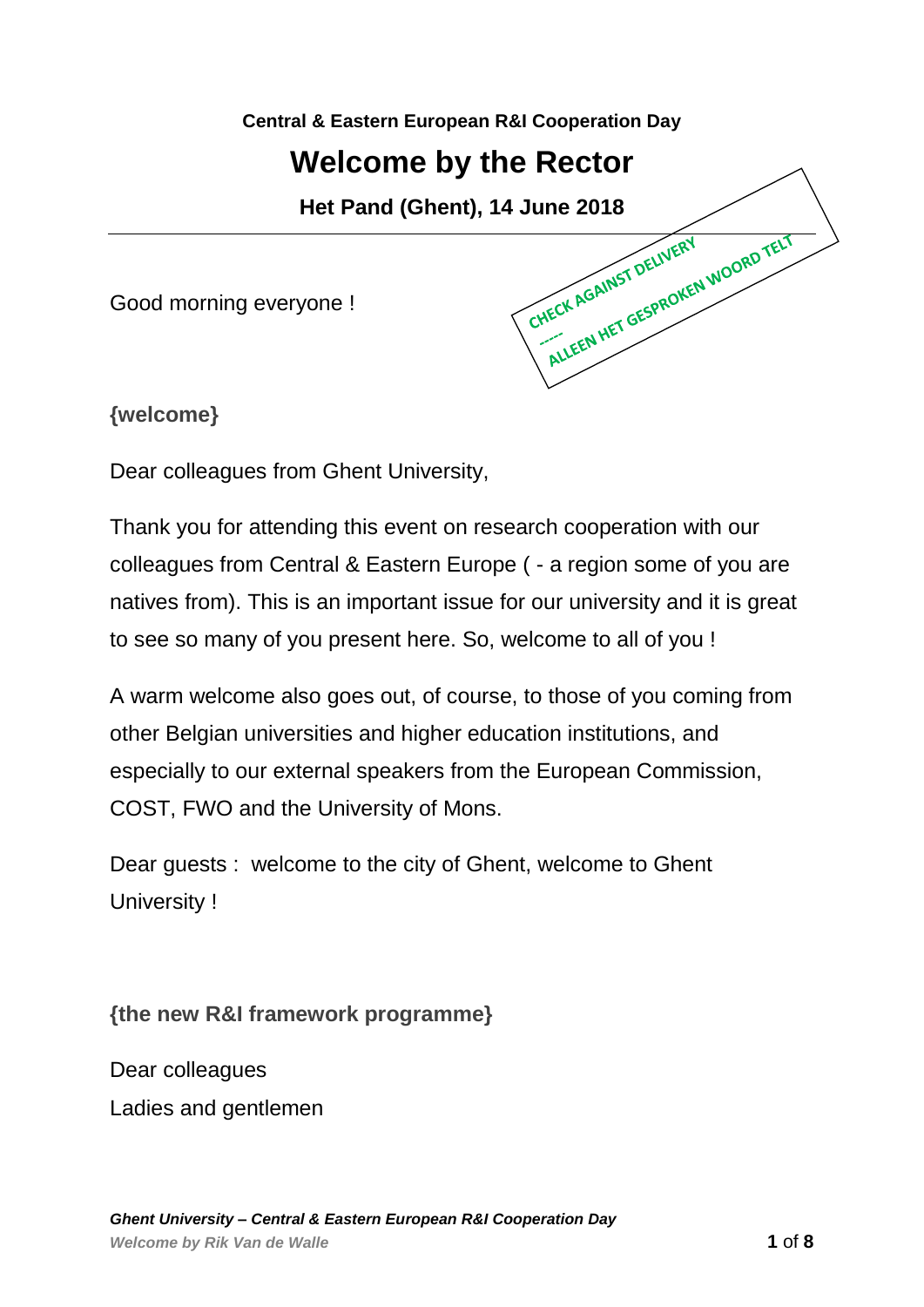Last week, the European Commission published its proposal for the new Framework Programme for Research and Innovation, which is due to start in January 2021. The Commission says that this new programme, called "Horizon Europe", will not be a revolution: it will be composed of 3 pillars and a crosscutting part, as is the case for the current Horizon 2020 programme.

That being said, there will for sure be some significant changes. One of the bigger changes is that the importance of Research & Innovation cooperation with Central & Eastern European Countries will increase. Not only (1) the budget for the "Spreading Excellence and Widening Participation" calls is expected to double, moreover (2) the importance of working together with partners in Central & Eastern European Countries in all other "regular" parts of the Framework Programme is expected to increase.

These developments can be seen already today under the "Marie-Sklodowska Curie" Actions. The European Commission reserves a part of the "Marie Curie" budget – or should I rather say the "Marie Sklodowska" budget ? – for Central and Eastern European Countries only. Fellows from these countries whose proposals are evaluated above threshold, but for which no budget is available anymore, get funded from this earmarked pot of money.

So, plenty of reasons, I would say, to gather today, here in "Het Pand", in order to learn about the current and future opportunities to develop Research and Innovation cooperation with our colleagues in the Central & Eastern part of Europe.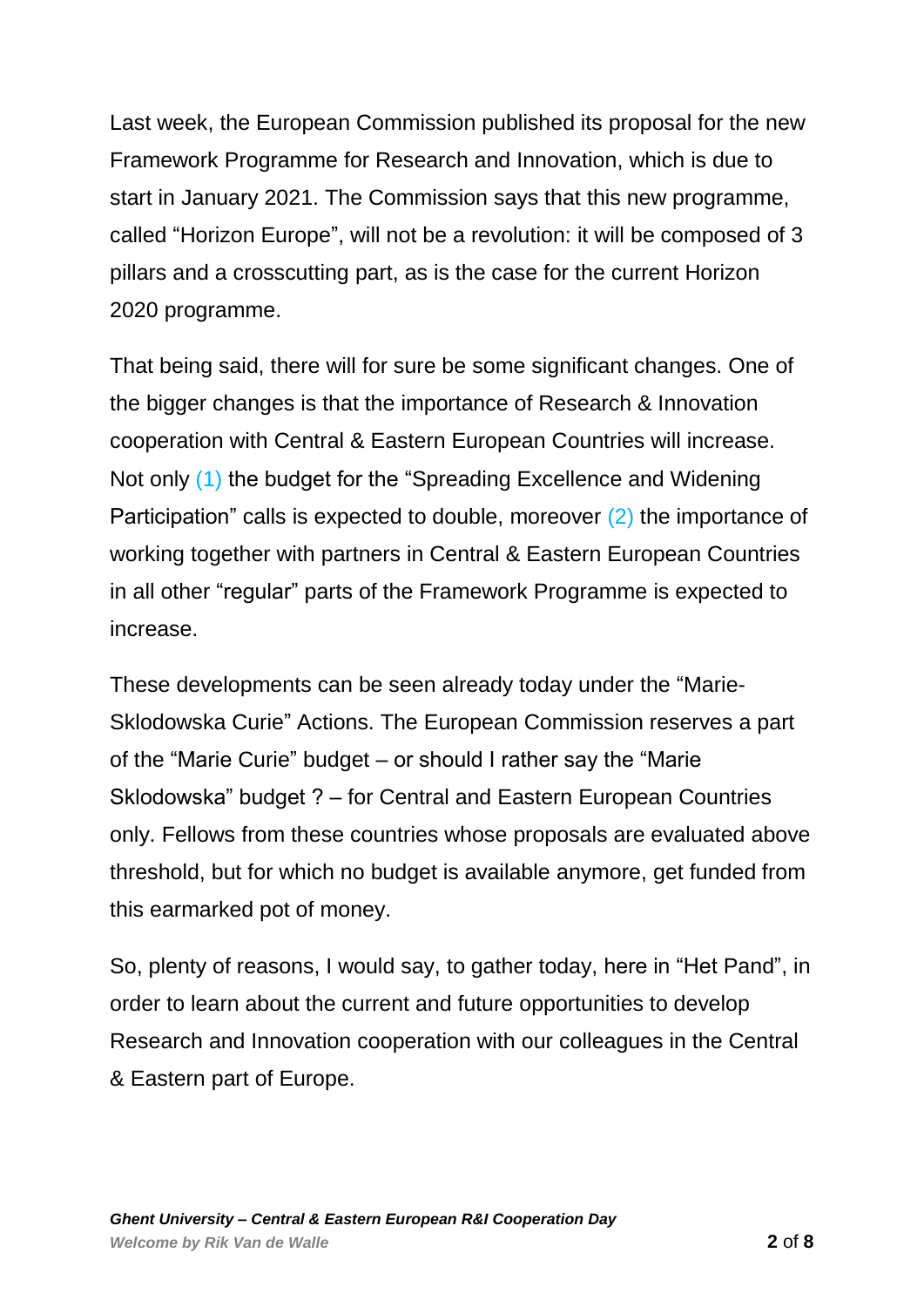#### **{new neighbours, new partners}**

For an impressive lot has changed over a relatively short period of time. Yet at the same time, a lot still has to be done – and the overall context does not always seem to help things move forward.

Indeed, times in Europe were quite different when the Accession procedures were started for those Central & Eastern European Countries which were eventually to become EU members in 2004, 2007 and 2013 respectively. An atmosphere of optimism was then sweeping across the continent, until economic crisis and political turmoil came to put the European Union to the test.

Regretfully, after all these years of pre- and post-accession initiatives, we have to admit that there is still a lack in research and educational cooperation between East and West. Looking at student mobility here at Ghent University, for example, we note that the numbers of incoming students from Central and Eastern European countries are even dropping in the last years, while the numbers of outgoing students remain far from an equilibrium and are only slowly increasing – and it cannot be taken for granted that this will solve itself.

### **{new neighbours, diverse partners}**

Here, it might be good to remind ourselves – and let this be a kind of disclaimer for the rest of the day – that what we conveniently call "Central and Eastern Europe", the "new member states" or the "EU-13" is by far no homogenous region or a bloc of uniform countries.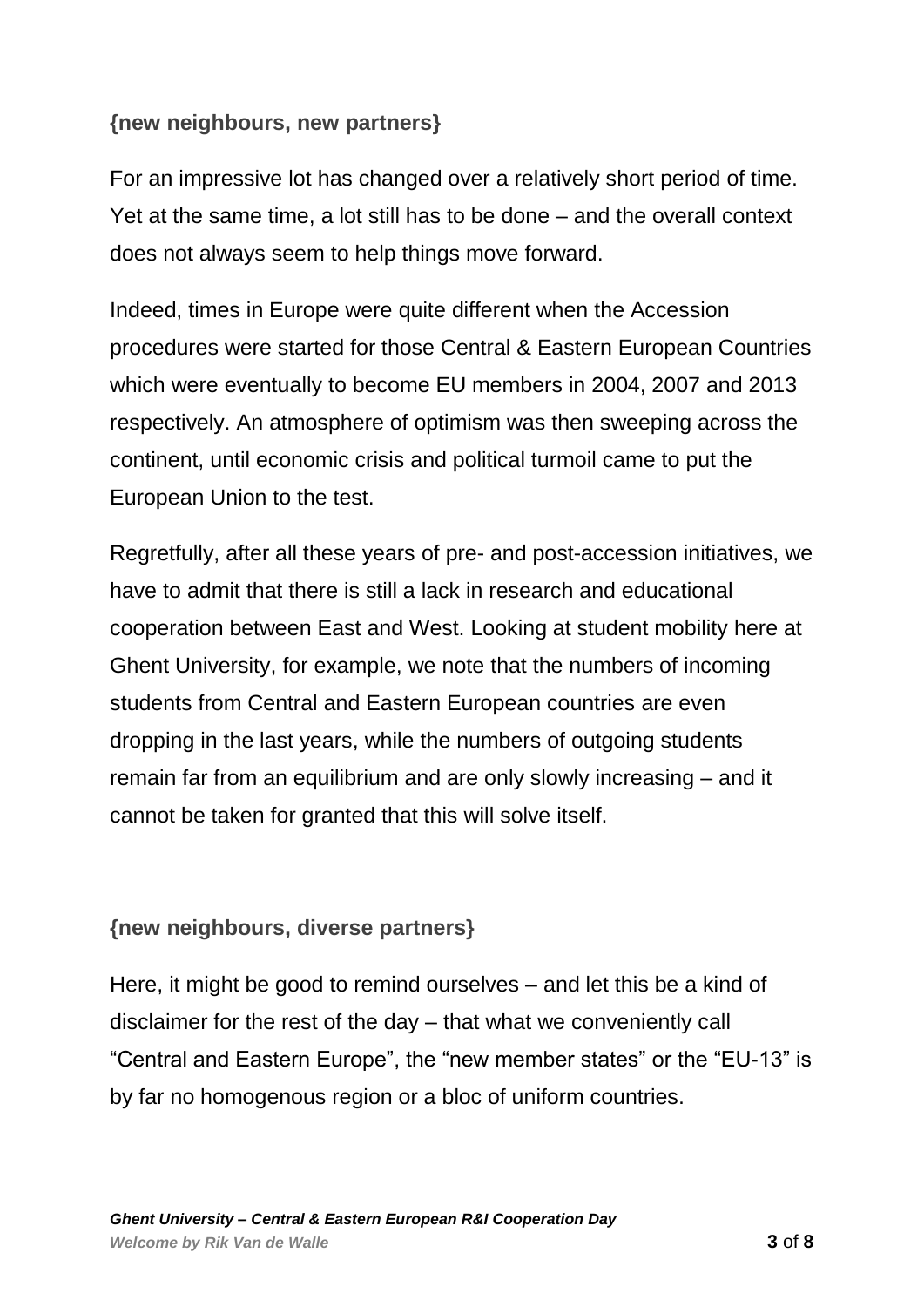A Bulgarian and an Estonian have indeed as little, or as much, in common as an Italian and a Swede. Budapest is not Bucharest. Slovakia is not Slovenia.

Yet at the same time, we all have a lot in common. Being European is what unites us all, East and West.

As a university committed to European integration and as a longstanding beneficiary of EU funding for education, research and innovation, we at Ghent University want to fully take our responsibility and play our role. And therefore we hope that the funding under the current and the new "Horizon" programmes will allow us to further develop existing and establish new links with partners in Central and Eastern Europe. Whether in Bulgaria or Estonia, in Slovakia or Slovenia – or, why not, Slavonia.

For in times in which some political leaders try to make us believe that the stability of the European project and the prosperity of our continent rely on the impermeability of our external borders, I pretty much tend to believe that the stability of the European project and the prosperity of our continent rely much more on our ability to forge strong partnerships across our internal borders.

## **{today's agenda}**

Ladies and gentlemen,

Having said this, I will now quickly guide you through today's agenda.

This morning, Ms Adeline Kroll, representing her Head of Unit Magda De Carli from the Research, Science & Innovation Directorate General of the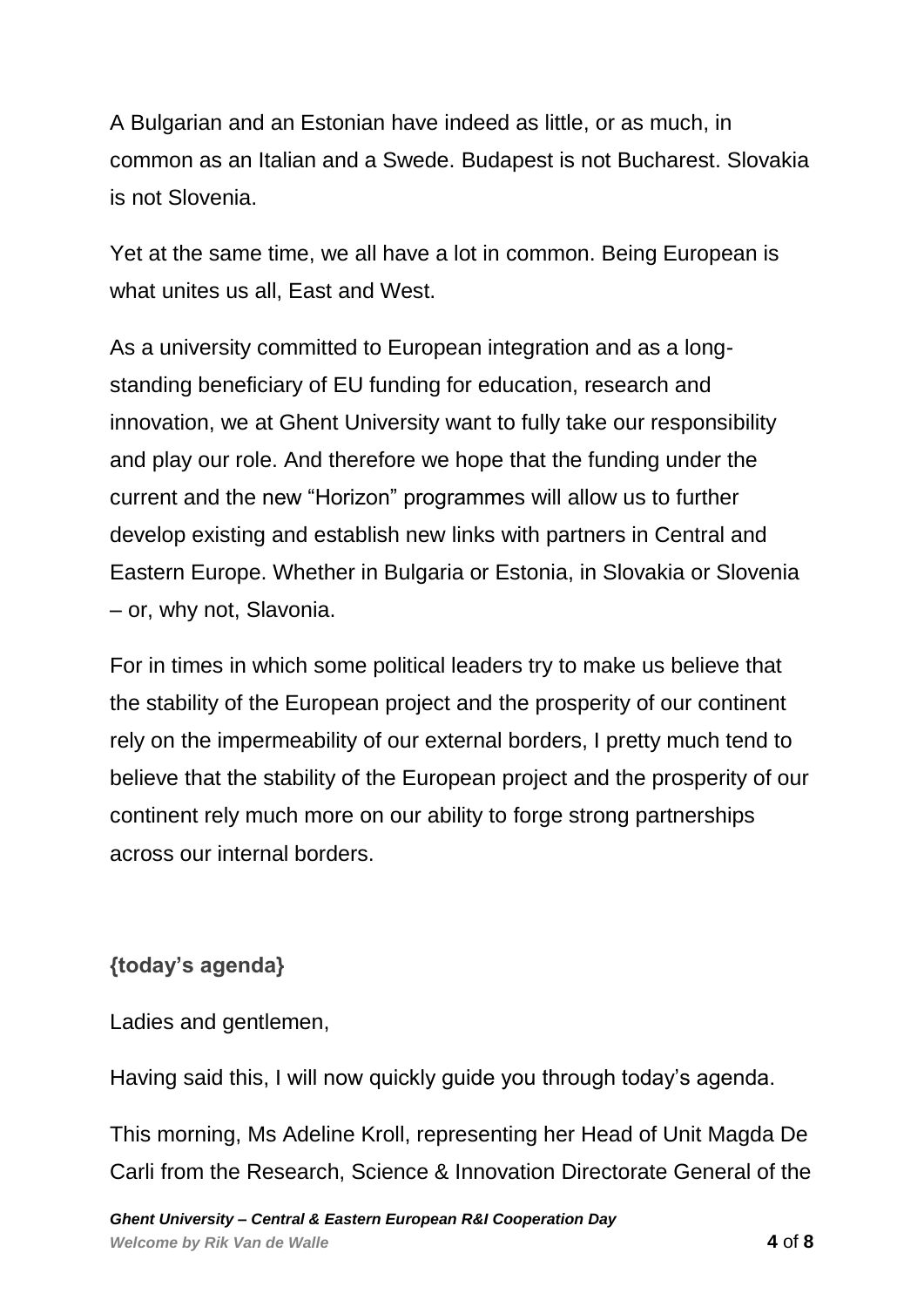European Commission, will tell us everything about the political background behind the Horizon 2020 "Spreading Excellence and Widening Participation" work programme. And she might even give us some inside information regarding the new Framework Programme, Horizon Europe…

Anyway, thank you, Ms Kroll, for having accepted our invitation and for being here with us today.

\* \* \*

The European Cooperation in Science and Technology Programme, better known as COST, is also part of the Framework Programme and will continue to do so in the future. Today, COST receives its budget partly from the Spreading Excellence and Widening Participation work programme. Last week, we learned that from 2021 onwards, the total budget of COST would come from the Spreading Excellence work programme. It is therefore no surprise that COST's first strategic priority, "promoting and spreading excellence", will only gain importance under the remaining years of Horizon 2020 and under its successor.

We are therefore very pleased to have Policy Officer Bart Veys of the COST Association as a speaker.

Welcome, Mr Veys, and thank you for having accepted the invitation of your Alma Mater.

\* \* \*

Dear colleagues,

I am confident that the presentations of both Mr Veys, from COST, and Ms Kroll, from the European Commission, will provide us with all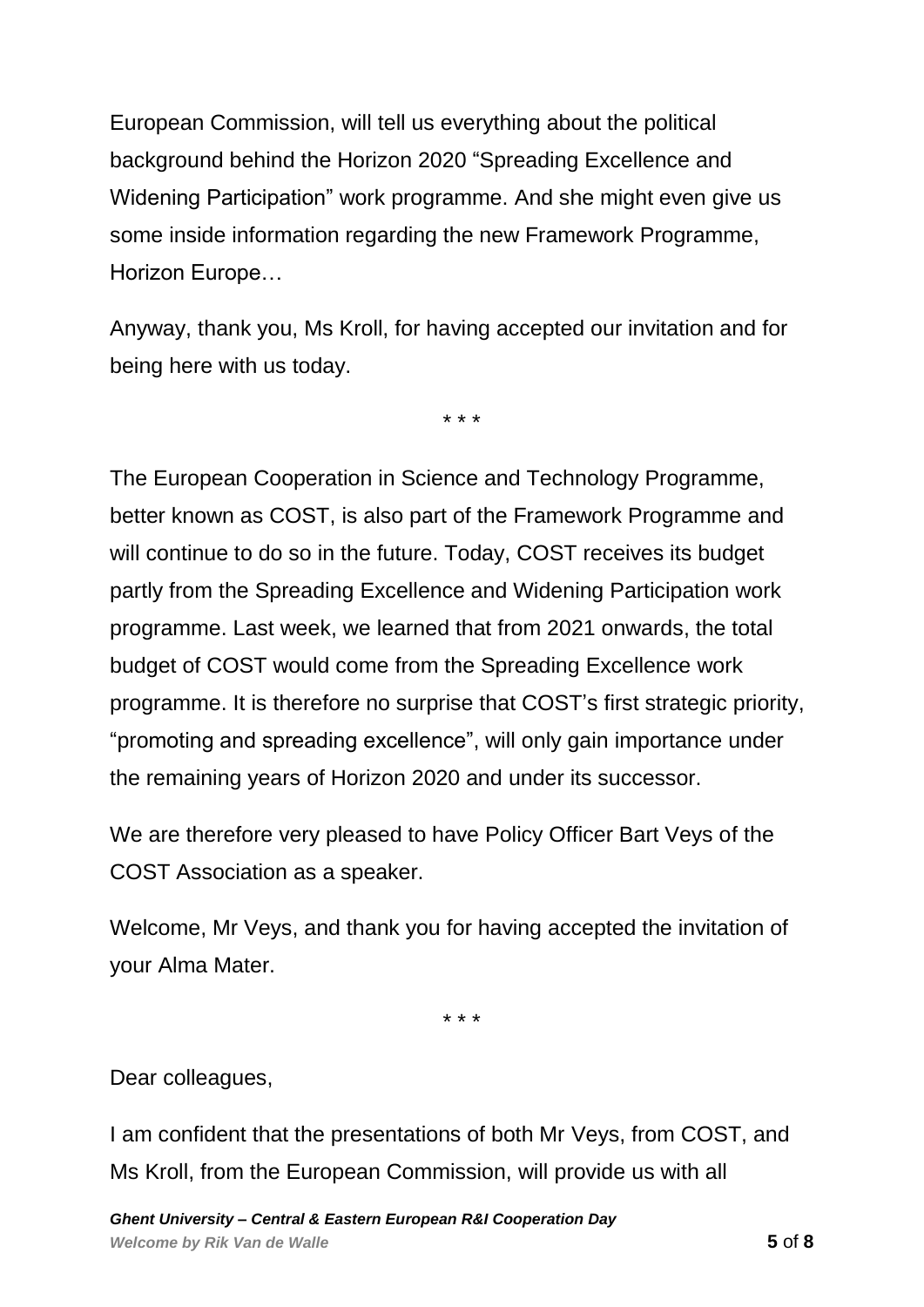necessary information to start drafting project proposals to make better use of the European funding opportunities for cooperation with Central & Eastern European Countries.

We expect this information also to be useful for the representatives of the other Belgian higher education institutions. Looking at the number of WideSpread projects at our respective universities, we all should be able to make better use of the European funding opportunities. Let's hope this Info Day gives a new impetus.

\* \* \*

The EU, however, is not the only funding organisation allowing for cooperation with partners in Central & Eastern Europe.

FWO also set up mobility and research cooperation programmes. Ms Verbaeys, Head of International Affairs at FWO, will provide us with an overview of FWO funding opportunities that can be used independently of European funding or maybe to prepare for joint European funding or likewise to continue the collaboration.

We are very much looking forward to your presentation, Ms Verbaeys.

\* \* \*

If it is our goal to start up collaboration with academics in other parts of Europe, being aware of the background of the existing programme is an excellent start. And, hopefully, listening to and learning from experienced colleagues will make us enthusiastic to develop these cooperation initiatives ourselves.

We are therefore most delighted to have amongst us today, via a live stream connection, the coordinator of the very first Belgian ERA Chair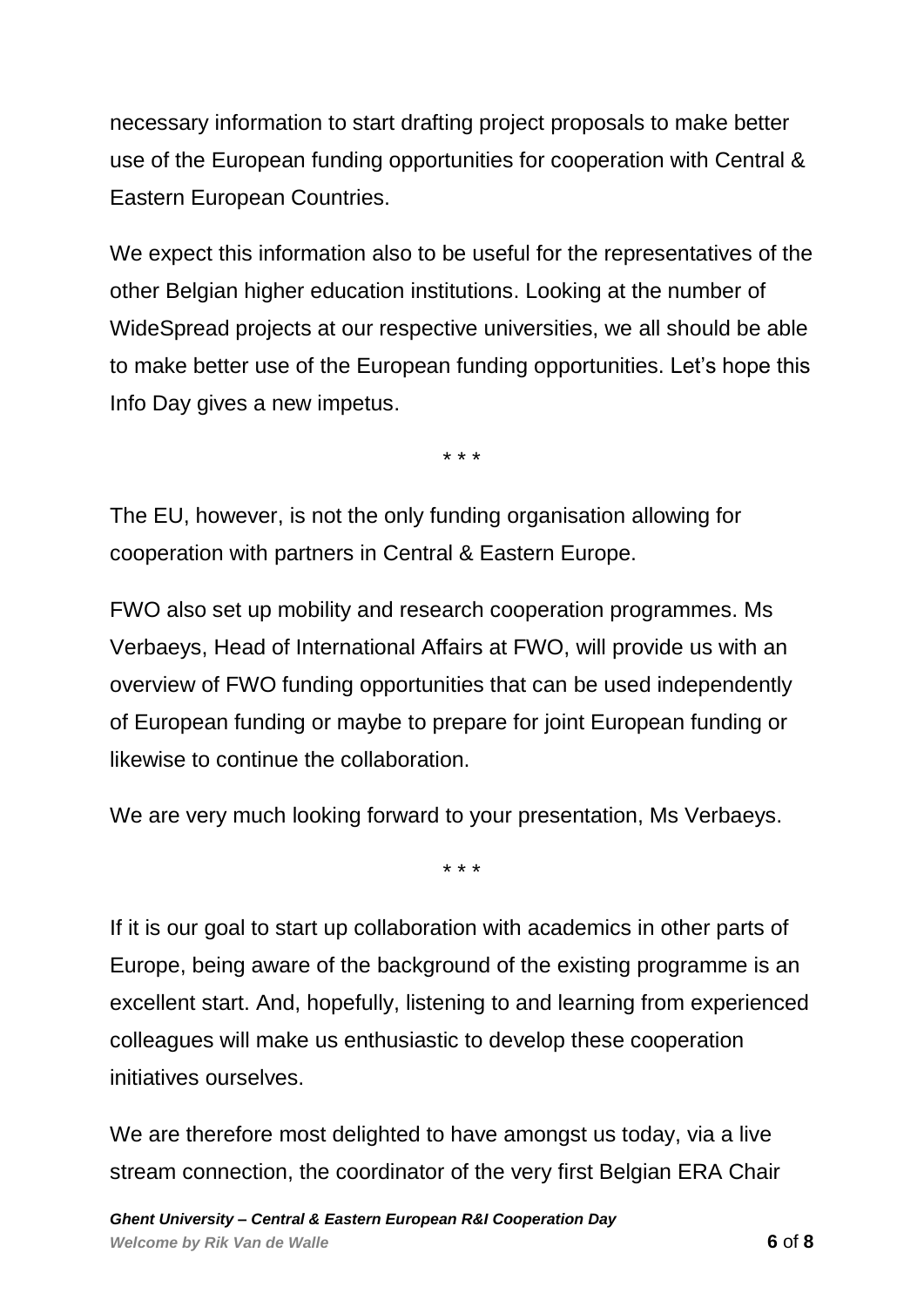project under the Seventh Framework Programme. The pioneer I am talking about is monsieur Frère from the University of Mons. His project started even before Spreading Excellence and Widening Participation calls were introduced in Horizon 2020. You are welcome to fully exploit this unique opportunity by asking him all your questions !

\* \* \*

During the networking lunch, you can get in touch with our EU Office and FWO teams. In case you need some extra clarifications on the terminology you learned in the morning sessions, the FWO and EU Office teams are here to provide advice. Besides, our EU Office itself is experienced since the team is cooperating very actively with partners from the Central & Eastern part of Europe in the COST Action BESTPRAC. Within BESTPRAC, EU Offices from all parts of Europe share best practices for EU proposal and project support services.

\* \* \*

In the afternoon, Professor Lutgart Braeckman, the first Ghent University professor with a Twinning project, called ESPRiT, will present a case study.

Congratulations, professor Braeckman, for having your project idea funded.

I would also like to congratulate professor Rajkovic. A couple of weeks ago, he learned that he will soon be able to start a WideSpread project. Today, as one of the 3 Ghent University ambassadors for the Western Balkans, he will not only discuss with us the possibility to open up his Education-focused ambassadors role towards Research, but he will also